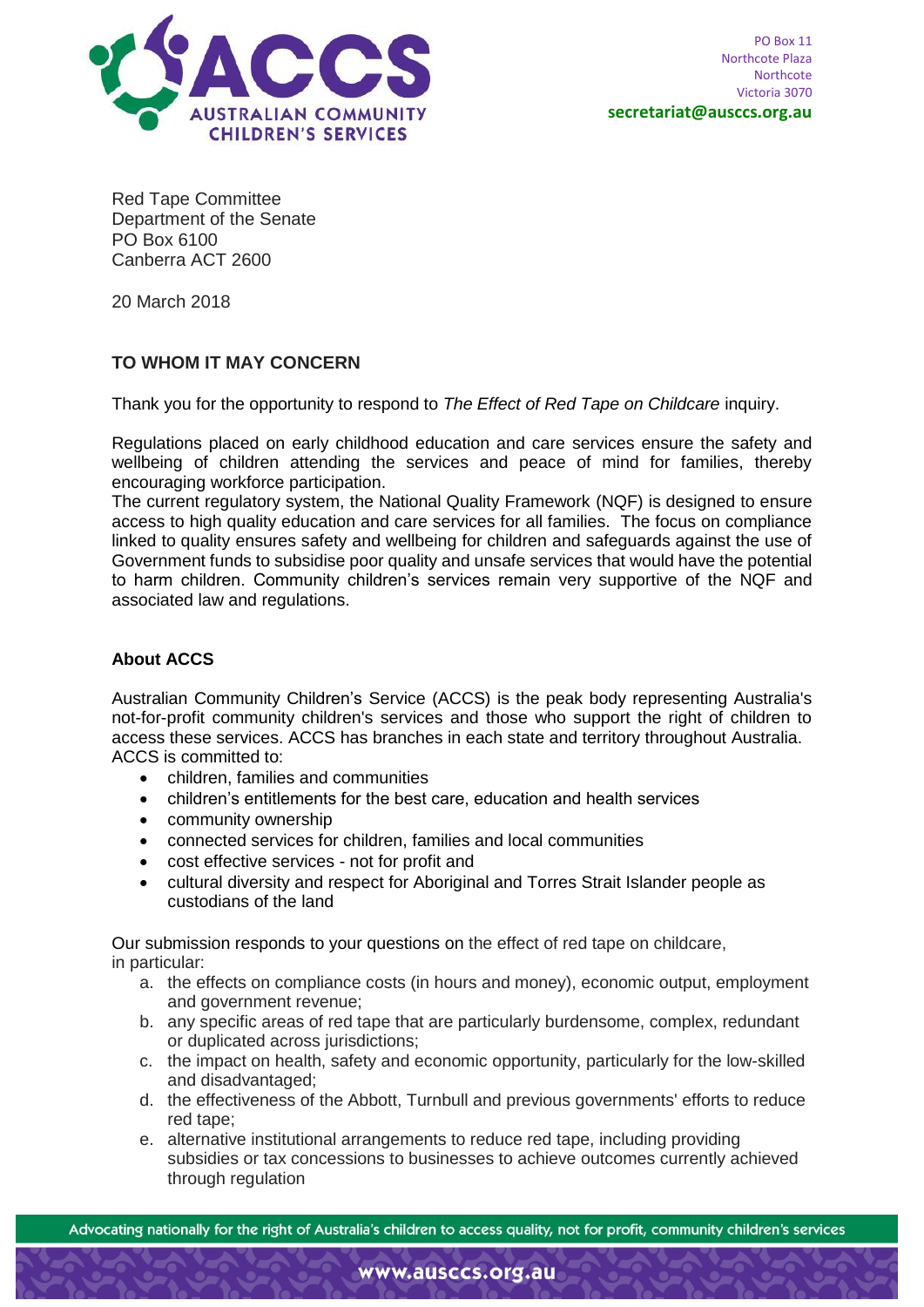

a. the effects on compliance costs (in hours and money), economic output, employment and government revenue;

#### **Economic Output**

-

Investment in high quality early childhood education and care has economic benefits over a life cycle and the purpose and focus of the regulatory framework in education and care is to "to improve educational and developmental outcomes for children attending services provided under the National Law."<sup>1</sup> These compliance measures are supported by all national, state and territory governments, under the *National Partnership Agreement on the National Quality Agenda for Early Childhood Education and Care*. The compliance measures are essential to ensuring that the all the benefits of high quality early childhood education and care, including long-term social, cultural and economic outputs<sup>2</sup> are fully realised.

The benefits of early childhood education and care services being regulated for quality are experienced across a lifecycle and are not limited to the point of transaction. PwC conducted whole of lifecycle modelling to ascertain the long-term GDP impacts of the provision of quality education and care. The modelling demonstrated that the benefits to GDP in terms of increased female workforce participation was equivalent to \$6.0 billion, the benefits for children receiving a quality education and care program could be up to \$10.3 billion and the benefits of increased participation of children in vulnerable circumstances was \$13.3 billion<sup>3</sup>. This year, the report *Lifting our Game*, highlighted that "investment in early childhood education provides a strong return, with a variety of studies indicating benefits of 2-4 times the costs. Significant fiscal benefits flow to both the Commonwealth and state and territory governments"<sup>4</sup> .

ACCS research, the longitudinal study *Trends in Community Children's Services Survey* (conducted in 2012a, 2012b, 2014, 2017)<sup>5</sup>, shows that over time respondents' perceptions relating to insufficient paid time to complete tasks has decreased from 60 % in 2012 to 33% in 2017; and the increased paperwork to meet legal obligations and government regulations has decreased from 70% in 2012 to 32% in 2017. Familiarity with and streamlining of the NQS seems to have positively impacted on use of time.

Any costs whether hours or monetary linked to compliance with high quality outcomes are ultimately an investment in the quality of a service in the short term and investment in increased economic and social output in the longer term.

<sup>1</sup> *National Partnership on the National Quality Agenda for Early Childhood Education and Care -2015– 16 to 2017–18*, p.2

<sup>3</sup> PwC (2014) *Putting a value on Early Childhood Education and Care in Australia*; <https://www.pwc.com.au/pdf/putting-value-on-ecec.pdf>

<sup>4</sup> Pascoe, S. and Brennan, D. (2017) *Lifting our Game*; [https://education.nsw.gov.au/early-childhood](https://education.nsw.gov.au/early-childhood-education/whats-happening-in-the-early-childhood-education-sector/lifting-our-game-report/Lifting-Our-Game-Final-Report.pdf)[education/whats-happening-in-the-early-childhood-education-sector/lifting-our-game-report/Lifting-](https://education.nsw.gov.au/early-childhood-education/whats-happening-in-the-early-childhood-education-sector/lifting-our-game-report/Lifting-Our-Game-Final-Report.pdf)[Our-Game-Final-Report.pdf](https://education.nsw.gov.au/early-childhood-education/whats-happening-in-the-early-childhood-education-sector/lifting-our-game-report/Lifting-Our-Game-Final-Report.pdf)

<sup>5</sup> ACCS *Trends In Community Children's Services* [http://ausccs.org.au/?page\\_id=93](http://ausccs.org.au/?page_id=93)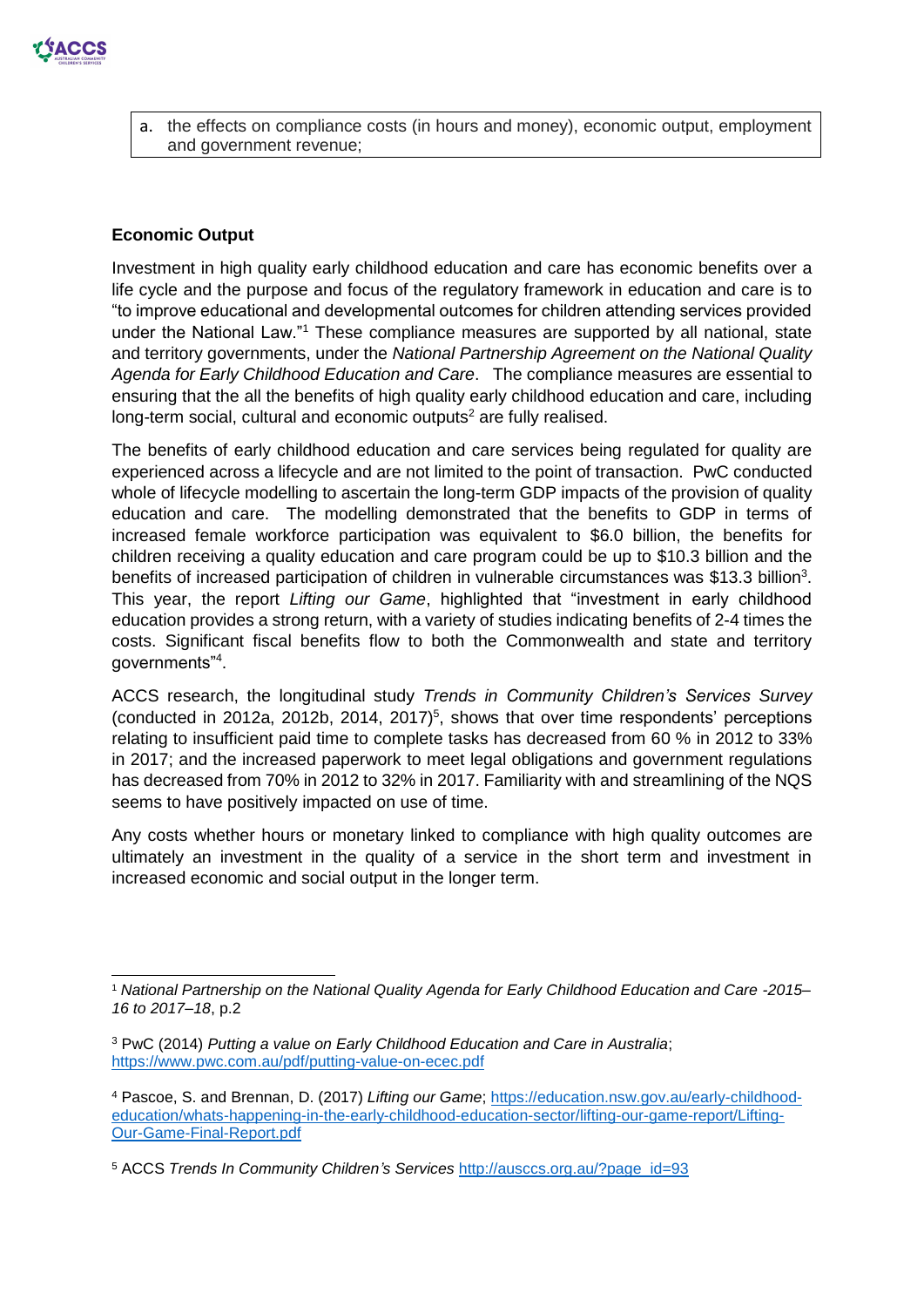

# **Employment**

The *Trends in Community Children's Services Survey* demonstrates:

- that the introduction of the NQF has had limited impact on the number of job vacancies in services, with the number of respondents who had held a recruitment process in the last six months being stable since the second wave at the end of 2012 (just after the introduction of the NQF) 6
- that those employed are more highly qualified than in the past<sup>7</sup>
- that only 2% of survey participants indicated that the burden on staff to meet regulations was a factor that made it difficult to recruit<sup>8</sup>

Australian Government data indicates that compliance costs are not impacting on employment opportunities. The Department of Jobs and Small Business projections predict strong growth in the number of jobs for educators (child carers in ABS data) over the next five years<sup>9</sup>. More broadly, educational services, and health care and social assistance are less likely to be impacted by technological advancements when compared with other industries.

The *Trends in Community Children's Services Survey* shows that employees in 2017 working in not-for-profit early childhood education and care services are more highly qualified than in 2012, and have wages and working conditions that are above minimum requirements. This has resulted in longer tenure for employees, with the 2017 survey data showing that just over half of the respondents employed educators who had worked at that service for six or more years<sup>10</sup>.

b. any specific areas of red tape that are particularly burdensome, complex, redundant or duplicated across jurisdictions;

# **Particularly burdensome**

The introduction of the NQF was celebrated as a long awaited quality and administrative reform for the early childhood education and care sector. Many in the sector had lobbied for years for an end to the dual systems of state/territory based regulation and national quality assurance administered by different jurisdictions. The introduction of a single uniform regulation and ratings and assessment system governed by the same legislation and administered by one Regulatory Authority in each state/territory has streamlined administrative processes and compliance requirements significantly for many services.

The most recent Australian Children's Education and Care Quality Authority (ACECQA) performance report states, "Overall support for the NQF amongst providers of education and care services has been consistently above 95% since 2013<sup>11</sup>." As stated above the 2017

-

<sup>6</sup> Australian Community Children's Services (2018) *Trends in Community Children's Services* (unpublished).

<sup>7</sup> Ibid.

<sup>8</sup> Ibid.

<sup>9</sup> Australian Government Jobs Outlook website. Retrieved <http://joboutlook.gov.au/occupation.aspx?code=4211>

<sup>10</sup> Australian Community Children's Services (2018) *Trends in Community Children's Services Survey* (unpublished).

<sup>11</sup> Australian Children's Education and Care Quality Authority (2017) *National Partnership Annual Performance Report* retrieved [https://www.acecqa.gov.au/sites/default/files/2018-](https://www.acecqa.gov.au/sites/default/files/2018-02/NationalPartnershipAnnualPerformance.pdf) [02/NationalPartnershipAnnualPerformance.pdf](https://www.acecqa.gov.au/sites/default/files/2018-02/NationalPartnershipAnnualPerformance.pdf)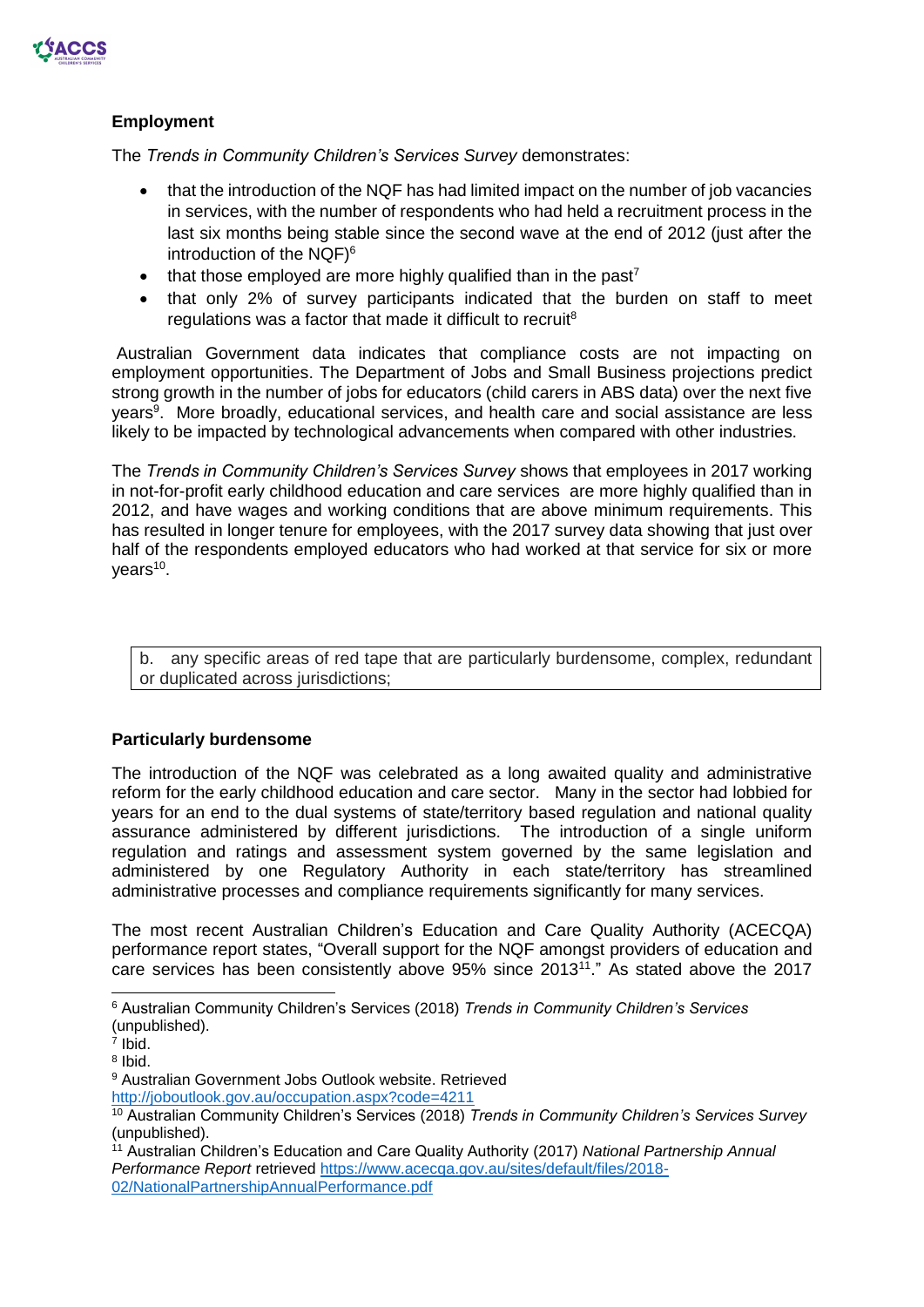

*Trends in Community Children's Services Survey* indicates that familiarity with the NQF and the streamlining of the National Quality Standard seems to have positively impacted on perception of burden, with respondents' perceptions relating to insufficient paid time to complete tasks decreasing from 60 % in 2012 to 33% in 2017; and the increased paperwork to meet legal obligations and government regulations decreasing from 70% in 2012 to 32% in 2017<sup>12</sup> .

Many early childhood education and care services are small businesses, both for-profit and not-for-profit, that have legal obligations under a wide range of legislation and across jurisdictions. An ongoing challenge for services is keeping up to date with the legal obligations that fall outside of the NQF.

#### **Complex**

 $\overline{a}$ 

The new Child Care Subsidy, commencing on 2 July this year was designed to be simpler that the current multi-payment system. While the Child Care Subsidy is a one payment system, the complexity and red tape built into the new stepped activity test, which links fortnightly parent hours of activity, averaged over a three month period to the number of subsidised hours of early childhood education and care a child is able to access is an unnecessary burden on families and services.

For services, managing enrolment lists will be more complex, especially when family circumstances change unpredictably or for parents who are employed in casual or seasonal work. For families in financially precarious situations, managing the reporting requirements and maintaining continuity of access to early childhood education and care services for children will potentially add to an already stressful situation.

c. the impact on health, safety and economic opportunity, particularly for the low-skilled and disadvantaged;

The NQF provides a nationally consistent quality assurance framework for all approved education and care services throughout Australia. As a national agreement it supports equity of provision over time across the federation for all children and families. For families, this is critical. This means that regardless of which children's service a family may use in any geographic location throughout Australia they can expect and understand that all children are entitled to participate in early childhood education and care services that operate with nationally consistent staffing, qualifications requirements and quality standards.

Research shows that all children benefit from participating in good quality early childhood education and care services. International best practice shows that child and family outcomes improve for children experiencing vulnerability or who are at risk with regular participation in good quality early childhood education and care programs, with greater benefits generally arising from larger 'doses' of participation. Research suggests that two full days per week is a minimum. Recent Australian research clearly demonstrates that children who are experiencing disadvantage benefit the most and that early childhood education and care in participation should be for at least two years duration to have a positive impact on life courses of these children<sup>13</sup>.

<sup>12</sup> Australian Community Children's Services (2018) *Trends in Community Children's Services Survey* (unpublished).

<sup>13</sup> Wise et al (2015) *The Efficacy of Early Childhood Interventions*, AIFS Melbourne; Mathers et al (2014) *Sound Foundations, a Review of the Research Evidence on Quality Early Childhood Education and Care for Children Under Three*, University of Oxford UK.